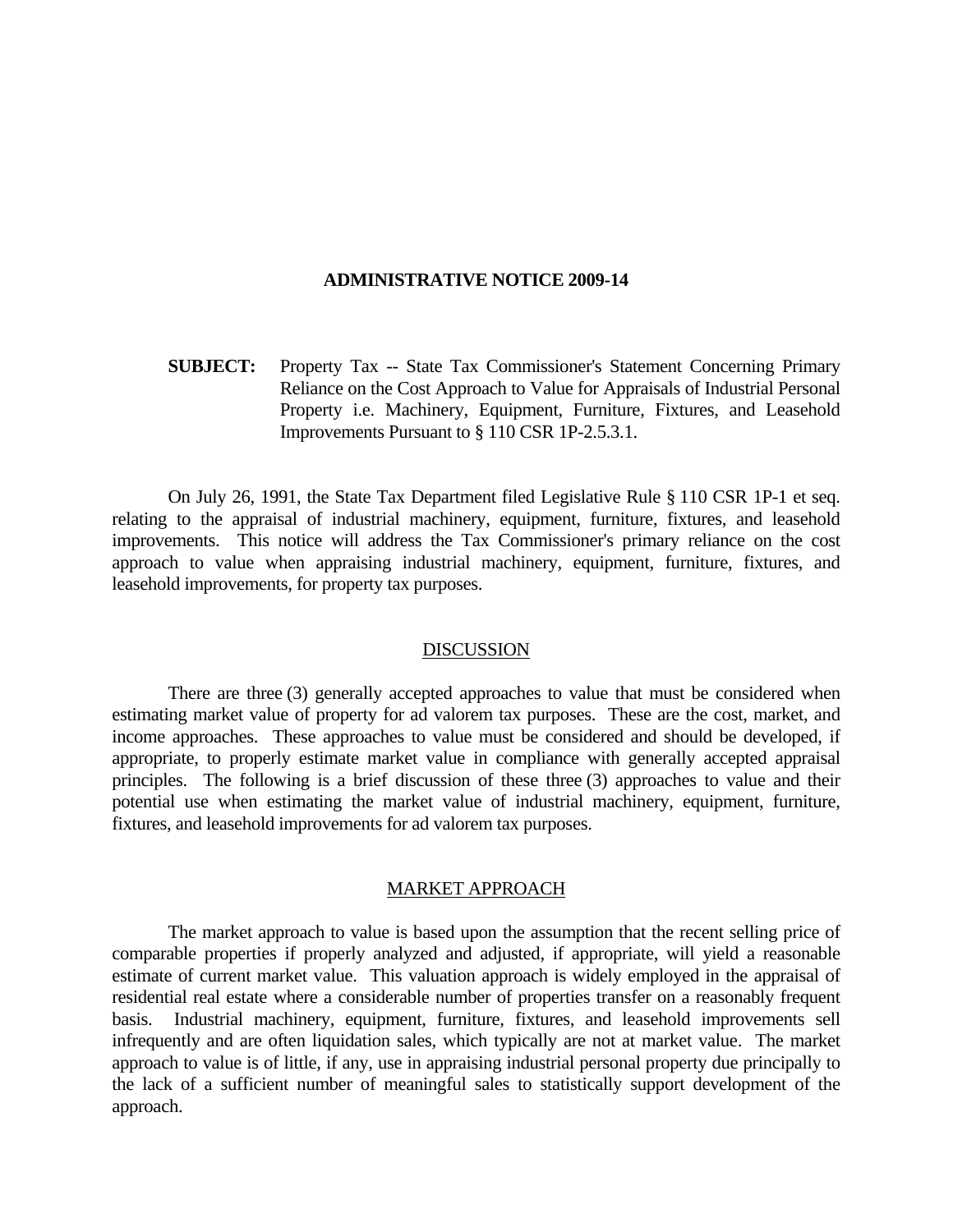### INCOME APPROACH

 The income approach to value is based upon the assumption that a property is worth the future income, discounted to present worth, that it will generate for a prospective buyer. The income approach is widely used in the appraisal of various types of income producing properties; however, the approach has limited use in the appraisal of industrial machinery, equipment, furniture, fixtures, and leasehold improvements because of the difficulty in estimating future net benefits; except in the case of certain kinds of leased equipment. When reliable data on equipment leases is available, the income approach can provide reliable estimates of fair market value.

# COST APPROACH

 The cost approach to value is based upon the assumption that the cost of a property, less depreciation (loss in value), yields a reasonable estimate of market value. Depreciation is a loss in value due to physical deterioration through use, functional obsolescence through design or utility, and economic obsolescence due to outside market forces.

 Costs used in the cost approach can be original, acquisition, replacement, or reproduction costs, although often only original or acquisition costs are readily available. Original cost is the cost of acquisition of a property. Reproduction cost is the cost of reproducing an exact replica of a property. Replacement cost is the cost of replacing a property with one of like utility. The cost approach may be most consistently applied to machinery, equipment, furniture, fixtures, and leasehold improvements because of the availability of reliable data such as the original or acquisition cost.

 The State Tax Department trends the original or acquisition cost to today's replacement cost and depreciates the replacement cost, based on age and condition, to estimate a property's current market value. This process is recommended by the International Association of Assessing Officers' Standards on the Valuation of Personal Property.

This process is as follows:

| Original or |           | Today's                  |                  | Current |
|-------------|-----------|--------------------------|------------------|---------|
| Acquisition | $Trend =$ | Replacement or           | Depreciation $=$ | Market  |
| Cost        | Factor    | <b>Reproduction Cost</b> | Factor           | Value   |